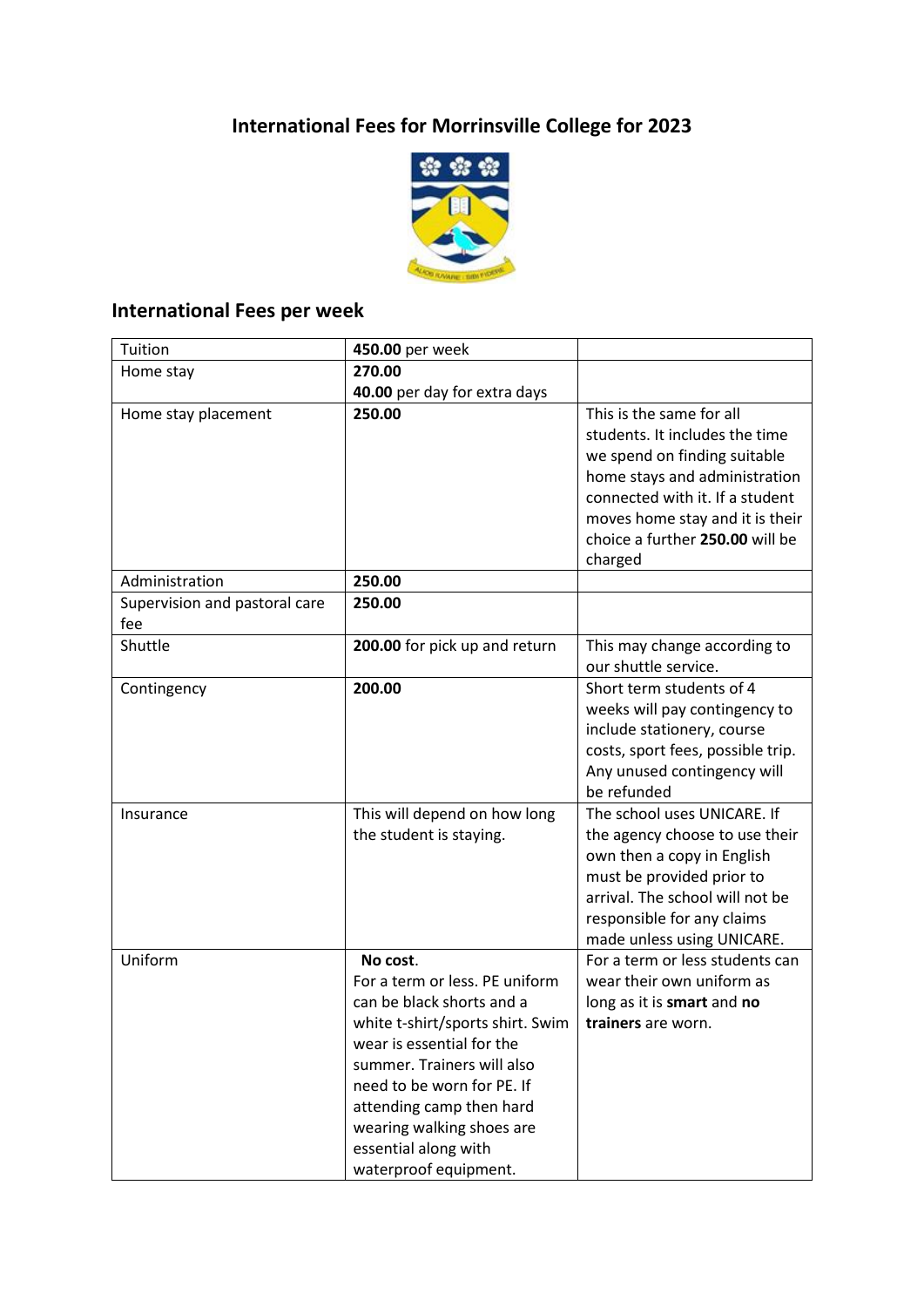## **International fees for Morrinsville College 2021**



## **International Fees per Term**

| Tuition                       | 4,500.00 a term                                                                                                                                                                                                                                                                                                                          |                                                                                                                                                                                                                                                                                                                                                                                                                                                                                                                       |
|-------------------------------|------------------------------------------------------------------------------------------------------------------------------------------------------------------------------------------------------------------------------------------------------------------------------------------------------------------------------------------|-----------------------------------------------------------------------------------------------------------------------------------------------------------------------------------------------------------------------------------------------------------------------------------------------------------------------------------------------------------------------------------------------------------------------------------------------------------------------------------------------------------------------|
| Home stay                     | 270.00 a week=2,700.00 for                                                                                                                                                                                                                                                                                                               | This has increased in line with                                                                                                                                                                                                                                                                                                                                                                                                                                                                                       |
|                               | ten week term 40.00 per day                                                                                                                                                                                                                                                                                                              | other Waikato schools                                                                                                                                                                                                                                                                                                                                                                                                                                                                                                 |
|                               | for extra days                                                                                                                                                                                                                                                                                                                           |                                                                                                                                                                                                                                                                                                                                                                                                                                                                                                                       |
| Home stay placement           | 250.00                                                                                                                                                                                                                                                                                                                                   | This is the same for all                                                                                                                                                                                                                                                                                                                                                                                                                                                                                              |
|                               |                                                                                                                                                                                                                                                                                                                                          | students. It includes the time                                                                                                                                                                                                                                                                                                                                                                                                                                                                                        |
|                               |                                                                                                                                                                                                                                                                                                                                          | we spend on finding suitable                                                                                                                                                                                                                                                                                                                                                                                                                                                                                          |
|                               |                                                                                                                                                                                                                                                                                                                                          | home stays and administration                                                                                                                                                                                                                                                                                                                                                                                                                                                                                         |
|                               |                                                                                                                                                                                                                                                                                                                                          | connected with it. If a student                                                                                                                                                                                                                                                                                                                                                                                                                                                                                       |
|                               |                                                                                                                                                                                                                                                                                                                                          | moves home stay and it is their                                                                                                                                                                                                                                                                                                                                                                                                                                                                                       |
|                               |                                                                                                                                                                                                                                                                                                                                          | choice a further 250.00 will be                                                                                                                                                                                                                                                                                                                                                                                                                                                                                       |
|                               |                                                                                                                                                                                                                                                                                                                                          | charged                                                                                                                                                                                                                                                                                                                                                                                                                                                                                                               |
| Administration                | 250.00                                                                                                                                                                                                                                                                                                                                   |                                                                                                                                                                                                                                                                                                                                                                                                                                                                                                                       |
| Supervision and pastoral care | 250.00                                                                                                                                                                                                                                                                                                                                   |                                                                                                                                                                                                                                                                                                                                                                                                                                                                                                                       |
| shuttle                       | 200.00 return (approximately)                                                                                                                                                                                                                                                                                                            |                                                                                                                                                                                                                                                                                                                                                                                                                                                                                                                       |
| contingency                   |                                                                                                                                                                                                                                                                                                                                          | This will include trip,                                                                                                                                                                                                                                                                                                                                                                                                                                                                                               |
|                               |                                                                                                                                                                                                                                                                                                                                          |                                                                                                                                                                                                                                                                                                                                                                                                                                                                                                                       |
|                               |                                                                                                                                                                                                                                                                                                                                          |                                                                                                                                                                                                                                                                                                                                                                                                                                                                                                                       |
|                               |                                                                                                                                                                                                                                                                                                                                          |                                                                                                                                                                                                                                                                                                                                                                                                                                                                                                                       |
|                               |                                                                                                                                                                                                                                                                                                                                          |                                                                                                                                                                                                                                                                                                                                                                                                                                                                                                                       |
|                               |                                                                                                                                                                                                                                                                                                                                          |                                                                                                                                                                                                                                                                                                                                                                                                                                                                                                                       |
|                               |                                                                                                                                                                                                                                                                                                                                          |                                                                                                                                                                                                                                                                                                                                                                                                                                                                                                                       |
|                               |                                                                                                                                                                                                                                                                                                                                          |                                                                                                                                                                                                                                                                                                                                                                                                                                                                                                                       |
| Insurance                     | 250.00 per term                                                                                                                                                                                                                                                                                                                          |                                                                                                                                                                                                                                                                                                                                                                                                                                                                                                                       |
|                               |                                                                                                                                                                                                                                                                                                                                          | the agency choose to use their                                                                                                                                                                                                                                                                                                                                                                                                                                                                                        |
|                               |                                                                                                                                                                                                                                                                                                                                          |                                                                                                                                                                                                                                                                                                                                                                                                                                                                                                                       |
|                               |                                                                                                                                                                                                                                                                                                                                          |                                                                                                                                                                                                                                                                                                                                                                                                                                                                                                                       |
|                               |                                                                                                                                                                                                                                                                                                                                          |                                                                                                                                                                                                                                                                                                                                                                                                                                                                                                                       |
|                               |                                                                                                                                                                                                                                                                                                                                          |                                                                                                                                                                                                                                                                                                                                                                                                                                                                                                                       |
|                               |                                                                                                                                                                                                                                                                                                                                          |                                                                                                                                                                                                                                                                                                                                                                                                                                                                                                                       |
|                               |                                                                                                                                                                                                                                                                                                                                          |                                                                                                                                                                                                                                                                                                                                                                                                                                                                                                                       |
|                               |                                                                                                                                                                                                                                                                                                                                          |                                                                                                                                                                                                                                                                                                                                                                                                                                                                                                                       |
|                               |                                                                                                                                                                                                                                                                                                                                          |                                                                                                                                                                                                                                                                                                                                                                                                                                                                                                                       |
|                               |                                                                                                                                                                                                                                                                                                                                          |                                                                                                                                                                                                                                                                                                                                                                                                                                                                                                                       |
|                               |                                                                                                                                                                                                                                                                                                                                          |                                                                                                                                                                                                                                                                                                                                                                                                                                                                                                                       |
|                               |                                                                                                                                                                                                                                                                                                                                          |                                                                                                                                                                                                                                                                                                                                                                                                                                                                                                                       |
|                               |                                                                                                                                                                                                                                                                                                                                          |                                                                                                                                                                                                                                                                                                                                                                                                                                                                                                                       |
|                               |                                                                                                                                                                                                                                                                                                                                          |                                                                                                                                                                                                                                                                                                                                                                                                                                                                                                                       |
|                               |                                                                                                                                                                                                                                                                                                                                          |                                                                                                                                                                                                                                                                                                                                                                                                                                                                                                                       |
|                               |                                                                                                                                                                                                                                                                                                                                          |                                                                                                                                                                                                                                                                                                                                                                                                                                                                                                                       |
| Uniform                       | 500.00<br>(approximately)<br>No costs for a term or less. PE<br>uniform can be black shorts<br>and a white t-shirt/sports<br>shirt. Swim wear is essential<br>for the summer. Trainers will<br>also need to be worn for PE. If<br>attending camp then hard<br>wearing walking shoes are<br>essential along with<br>waterproof equipment. | stationery and sports/cultural<br>costs. Please note some<br>clubs/extra curricular activities<br>are more expensive. Costs will<br>be provided prior to signing.<br>Any unused fees will be<br>refunded.<br>The school uses UNICARE. If<br>own then a copy in English<br>must be provided prior to<br>arrival. The school will not be<br>responsible for any claims<br>made unless using UNICARE<br>For a term or less students can<br>wear their own uniform as<br>long as it is smart and no<br>trainers are worn. |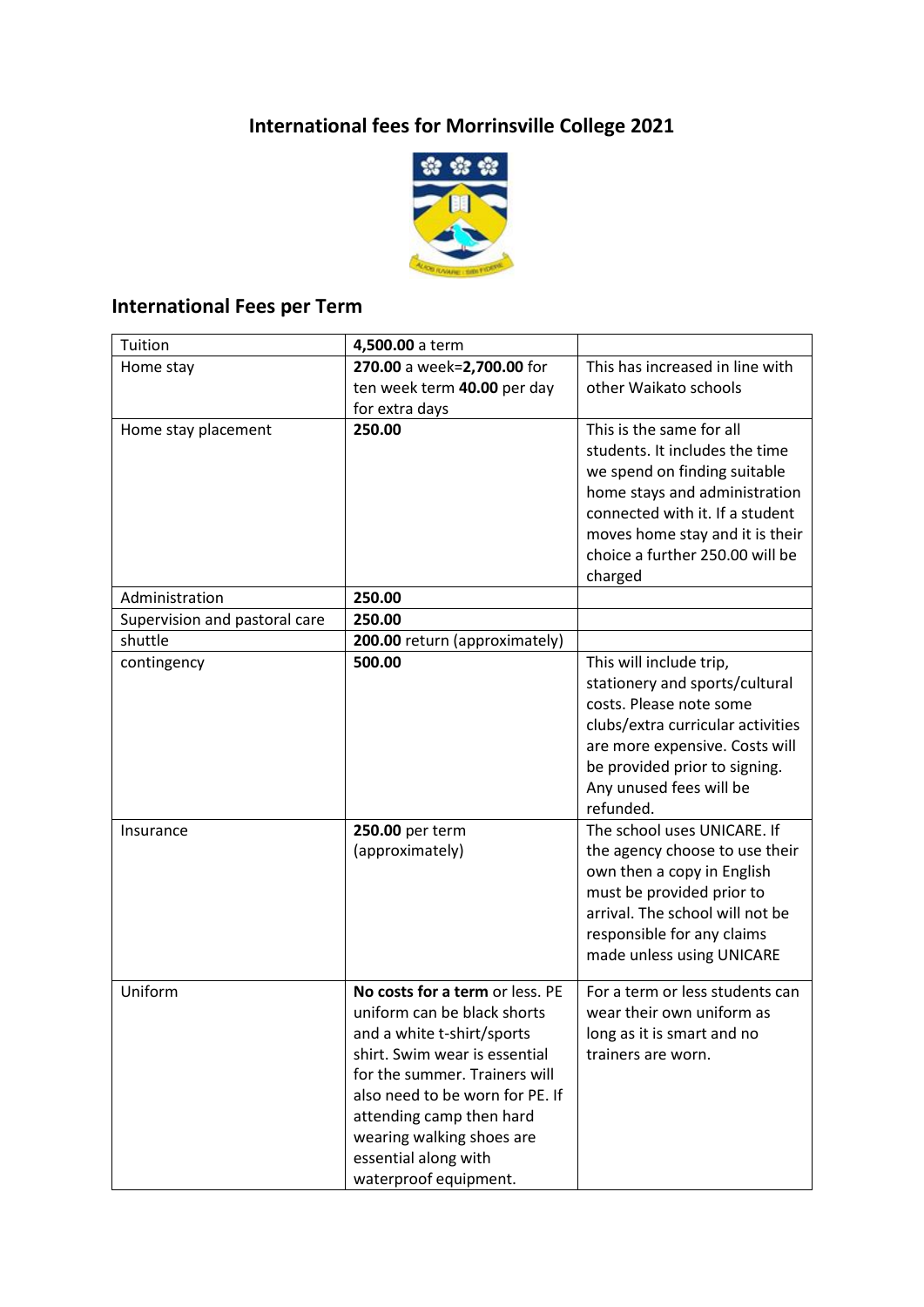## **International fees for Morrinsville College 2021**



#### **International Fees per year**

| Tuition                              | 15,000.00                                                                                                                                                                                                                                                                            |                                                                                                                                                                                                                                                |
|--------------------------------------|--------------------------------------------------------------------------------------------------------------------------------------------------------------------------------------------------------------------------------------------------------------------------------------|------------------------------------------------------------------------------------------------------------------------------------------------------------------------------------------------------------------------------------------------|
| Home stay                            | 270.00 a week=11,340 for a 42                                                                                                                                                                                                                                                        |                                                                                                                                                                                                                                                |
|                                      | week enrolment                                                                                                                                                                                                                                                                       |                                                                                                                                                                                                                                                |
| Home stay placement                  | 250.00                                                                                                                                                                                                                                                                               |                                                                                                                                                                                                                                                |
| Administration                       | 250.00                                                                                                                                                                                                                                                                               | Per year                                                                                                                                                                                                                                       |
| Supervision and pastoral care<br>fee | 250.00                                                                                                                                                                                                                                                                               | Per year                                                                                                                                                                                                                                       |
| Shuttle                              | 200.00 return (approximately.)                                                                                                                                                                                                                                                       |                                                                                                                                                                                                                                                |
| Contingency                          | 1,000.00                                                                                                                                                                                                                                                                             | Please note this will include<br>two cultural trips, course costs,<br>camps and sporting/cultural<br>club fees. Some sports are<br>more expensive but all costs<br>will be notified prior to signing.<br>Any fees not used will be<br>refunded |
| <b>NCEA</b> fees                     | 383.30. (approximately)                                                                                                                                                                                                                                                              | This fee is decided each year<br>by the Ministry not the school<br>and all international students<br>have to pay the fee if they<br>want to gain NCEA<br>achievement.                                                                          |
| Uniform                              | 700.00(approximately) in total<br>School uniform must be worn<br>for students staying longer<br>than a term<br>PE uniform will also need to be<br>purchased (included in total<br>above). Please bring own<br>trainers, walking shoes and<br>swim wear and wet weather<br>equipment. | There is a limited amount of<br>second hand uniform available                                                                                                                                                                                  |
| Insurance                            | 255.00 (approximately)                                                                                                                                                                                                                                                               | The school uses UNICARE. If<br>the agency choose to use their<br>own then a copy in English<br>must be provided prior to<br>arrival. The school will not be<br>responsible for any claims<br>made unless using UNICARE                         |